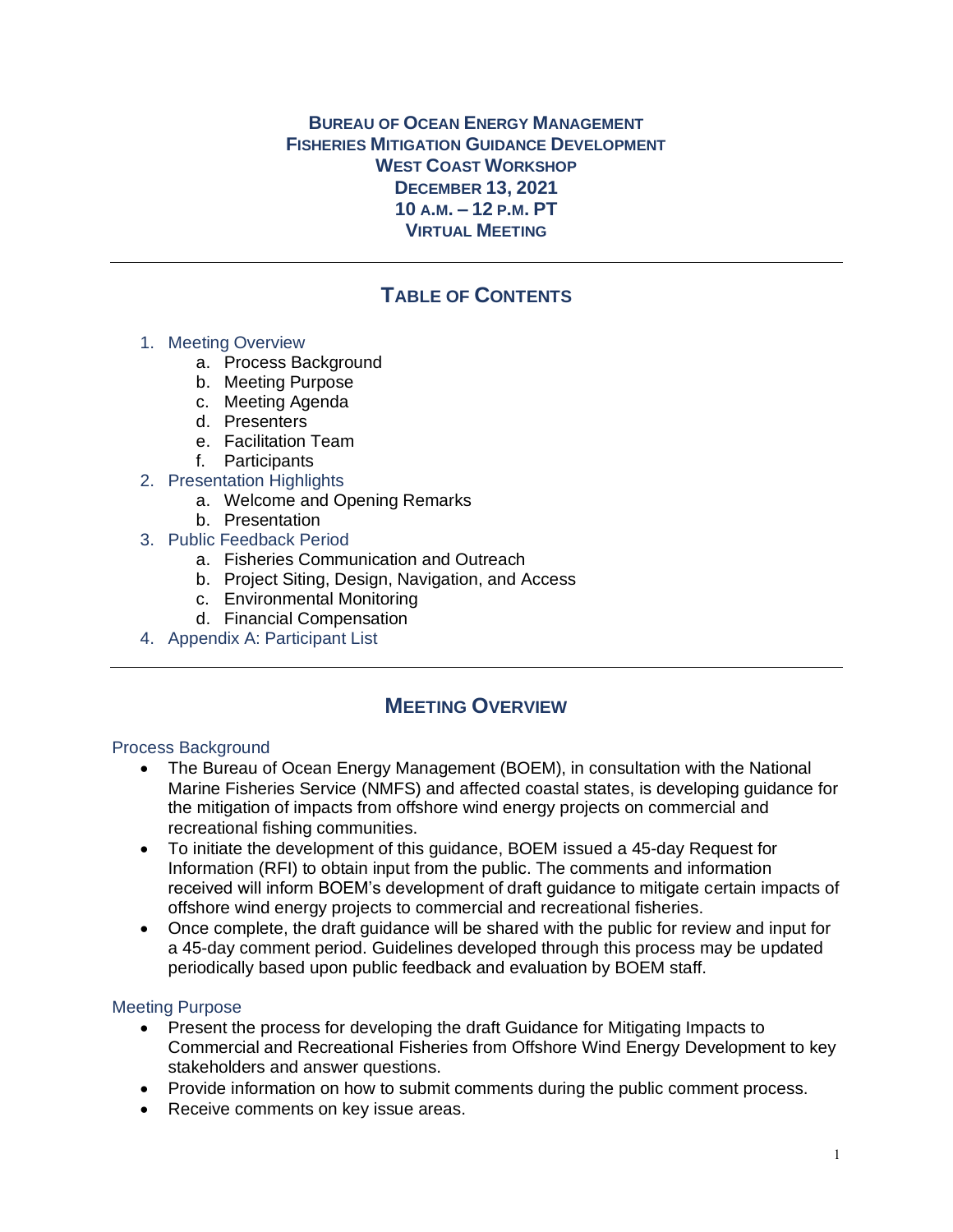#### Agenda

- Welcome and Opening Remarks
- Logistics and Agenda Review
- Overview of BOEM's Request for Information to Inform its Guidance Document to Mitigate Potential Impacts to Fisheries
- Public Comment Period
- How to Submit Written Public Comments
- Timeline, Next Steps and Adjourn

| <b>Presenters</b><br>Doug Boren (opening remarks)<br><b>Brian Hooker</b>                | <b>BOEM</b><br><b>BOEM</b>                      |
|-----------------------------------------------------------------------------------------|-------------------------------------------------|
| <b>Agency Representatives</b><br>Doug Christel<br>Donna Schroeder<br><b>Necy Sumait</b> | NMFS.<br><b>BOEM</b><br><b>BOEM</b>             |
| <b>Facilitation Team</b><br>Julielyn Gibbons<br><b>Adam Saslow</b><br>Hannah Silverfine | Kearns & West<br>Kearns & West<br>Kearns & West |

#### **Participants**

One hundred ninety five (195) people registered for the meeting. A complete list of registrants is included as an appendix to this summary. Seventeen (17) people provided public feedback.

## **PRESENTATION HIGHLIGHTS**

#### Welcome and Opening Remarks

- Adam Saslow, facilitator, Kearns & West, welcomed attendees, and reviewed the meeting logistics and agenda. He emphasized that the meeting is intended as a conversation between BOEM and fishermen and asked other attendees to remain primarily in listen-only mode.
- Doug Boren, Regional Director of the Pacific Office at BOEM, welcomed participants. He emphasized the importance of BOEM's work in fisheries mitigation as offshore wind projects develop. Mr. Boren discussed the Biden-Harris Administration's "30x30" goals, which aim to secure 30 gigawatts of offshore wind energy by 2030. Mr. Boren mentioned that these goals will result in thousands of good-paying, union jobs. He added that:
	- $\circ$  BOEM's authority to mitigate impacts is afforded by the Outer Continental Shelf Lands Act (OCSLA), which seeks to minimize or avoid impacts. OCSLA allows BOEM to establish compensation if these impacts are unavoidable.
	- $\circ$  The guidance will clarify what developers should consider before submitting their plans, and how developers can engage the commercial fishing industry.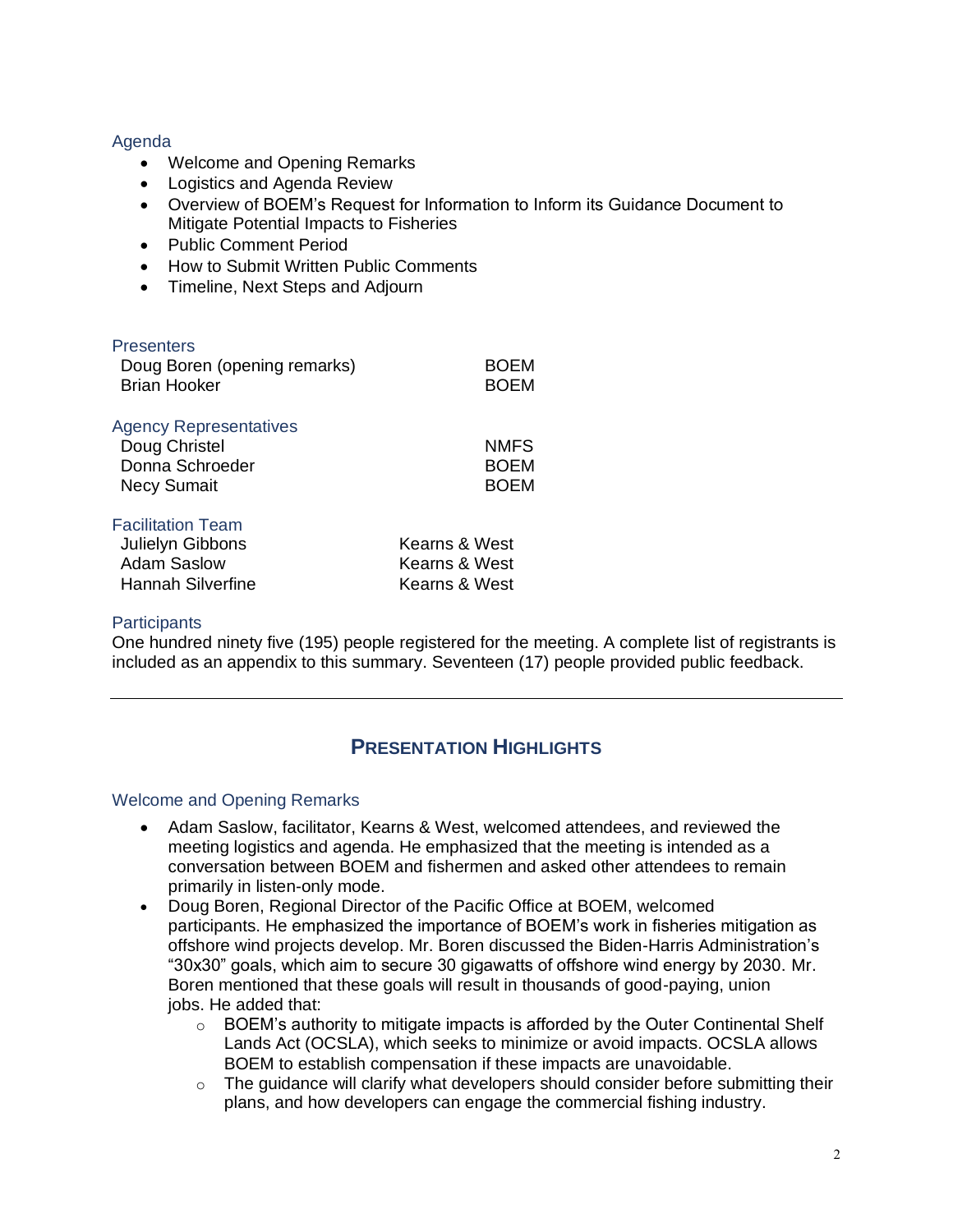- $\circ$  BOEM is not creating a general fund, as they are required to submit all funds to the U.S. Department of Treasury.
- $\circ$  The goal is to offer more transparency and establish a clear process around fisheries mitigation by summer 2022 to support BOEM's environmental analysis for the construction and operations of several East Coast projects.
- $\circ$  BOEM will use information from this dialogue, and from discussions with federal, state, and Tribal partners to shape future mitigation discussions and develop a lasting engagement strategy that prioritizes science and meaningful collaboration.

### **Presentation**

- Overview of BOEM's Request for Information to Inform its Guidance for Mitigating Impacts to Commercial and Recreational Fisheries from Offshore Wind Energy Development (Brian Hooker, Lead Biologist, Office of Renewable Energy Programs, BOEM)
- Mr. Hooker's presentation can be accessed at: [https://www.boem.gov/sites/default/files/documents/renewable-energy/BOEM-](https://www.boem.gov/sites/default/files/documents/renewable-energy/BOEM-Fisheries-Guidance.pdf)[Fisheries-Guidance.pdf.](https://www.boem.gov/sites/default/files/documents/renewable-energy/BOEM-Fisheries-Guidance.pdf)
- Mr. Hooker shared that:
	- $\circ$  BOEM is in the initial stage of the fisheries mitigation guidance development process and wants input from fishermen before drafting the guidance document.
	- $\circ$  BOEM can impose mitigation measures, but the guidance would not apply to impacts that are separate from a given project.
	- $\circ$  Financial compensation will likely be handled at a regional level. There are more data on the East Coast than other regions.
	- o BOEM is not soliciting input on environmental monitoring of biological resources. BOEM does not want to repeat the efforts of those agencies.

# **PUBLIC FEEDBACK PERIOD**

Public comments generally fell into one of the following topic areas highlighted in the RFI: fisheries communication and outreach; project siting, design, navigation, and access; environmental monitoring; and financial compensation. Specific comments provided are described in greater detail below.

### Fisheries Communication and Outreach

- How can fisheries prevent local entities from engaging directly with developers in industry-to-industry meetings and how BOEM would approach ongoing efforts on the West coast regarding compensation for impacts?
	- o *Brian Hooker responded that BOEM would still encourage industry-to-industry conversations. BOEM was not directly involved in mitigation negotiations on the East Coast. This guidance development process has been initiated, in part, because discussions on the East Coast did not lead to equitable application across states. Guidance development does not preempt or preclude any industry-to-industry meetings on the West Coast.*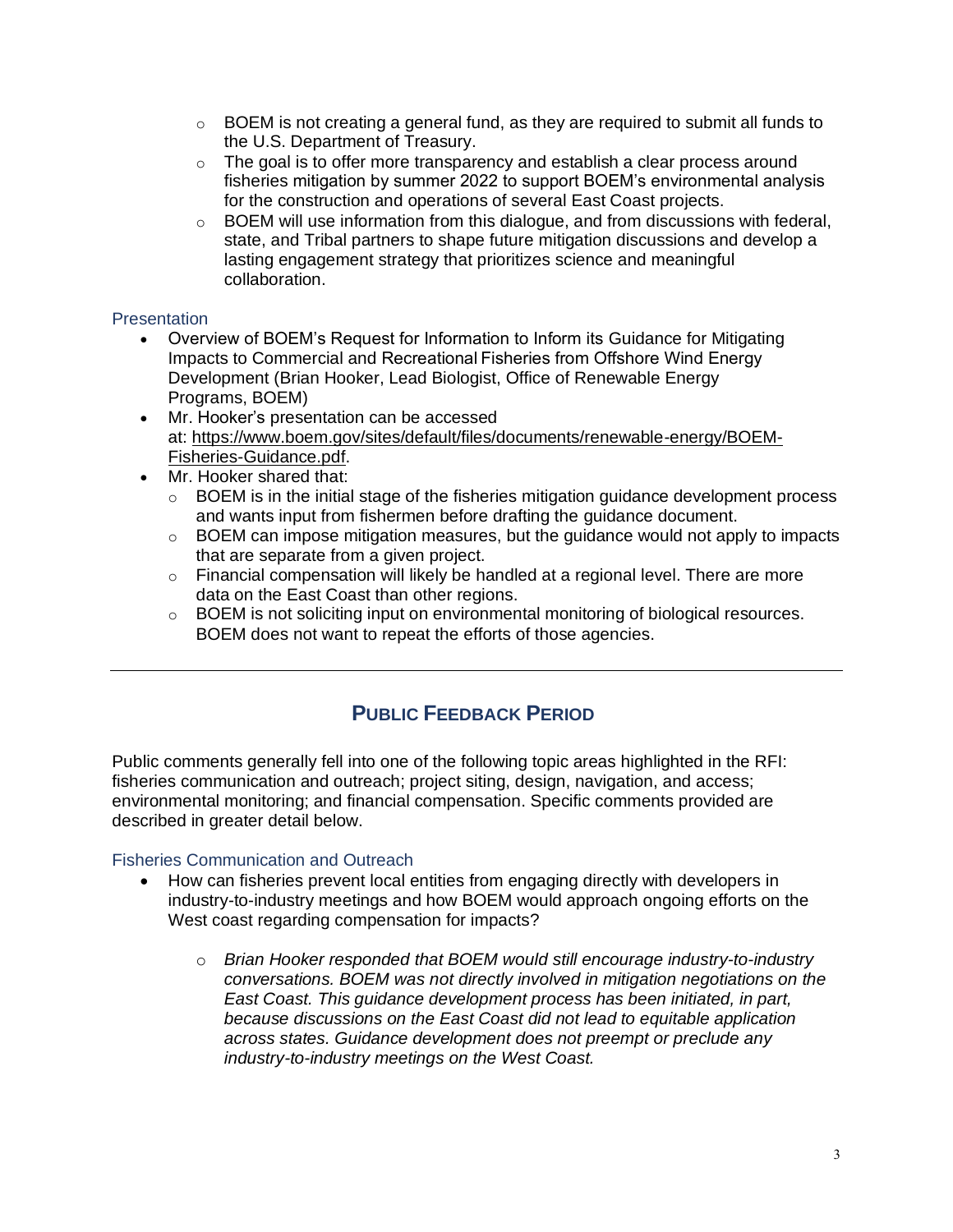- Santa Barbara fishermen benefit from cable committees that grant funds to associations and fisheries that may be impacted by their operations. There's a hope to create a network of organizations that can negotiate directly with energy companies to create compensation mechanisms. There is a need for an equivalent to the JFLO (Joint Oil-Fisheries Liaison Office) model set up with oil industry impacts. State and federal agencies should create a unified position and endorse fishermen's efforts to negotiate. There is a need to clarify state agencies' roles.
	- o *Brian Hooker replied that BOEM's approach is to engage in a meaningful process with federal and state partners.*
	- o *Doug Boren responded that the State of California and BOEM are partners and BOEM wants to reach a process that works not just for the West Coast. This is the beginning of a plan and there will hopefully be benefits for offshore wind and fishing communities.*
- As salmon population goals change, so does mitigation. Will BOEM guidance change over the course of a lease to follow the trends of fisheries and species impacts, prioritizing ecological systems over engineering?
	- o *Brian Hooker replied that the guidance is meant for the lessee. A fisheries communication plan is included in a lease, and the plan must be completed prior to lease. Guidance is non-binding and under temporal constraints.*
- Mitigation is needed for both fishermen and processors. Processors are an essential part of the supply chain to get fish to market and would be impacted by offshore wind development. Mitigation should apply to the private infrastructure put into place by processors in support of fishermen and fishing businesses. Processors have already consolidated over the past 20 years and losing fish has economic repercussions. Not enough sectors have been spoken to about this. Communication could be improved with fishing groups to assess if certain areas are less impactful to fishermen. There will be impacts from the transmission of power to shore.
	- o *Brian Hooker responded that BOEM is looking for downstream effects and how to quantify the impact with the data necessary to support analysis.*
- The State of California is engaged with a variety of stakeholders on ways to support mitigation. Fishermen have taken great initiative to engage in industry-to-industry conversations, and BOEM should remain flexible with mitigation guidelines and continue to engage with commercial fishermen.
- The process should slow down. Mitigation can be avoided with a more thorough review of siting impacts before leasing. A catalogue of negative impacts would provide a process to deny a lease if there are unmitigable impacts. There is a need for data-led decisions, regional and state assessments, and compensation for cumulative impacts. Each fishery is unique in its environmental circumstances and migratory patterns. Each additional stressor causes financial hardship.
- Is BOEM considering a no action alternative under NEPA, and will BOEM consider avoidance or mitigation for impacts to wetlands and wildlife in the NEPA analysis?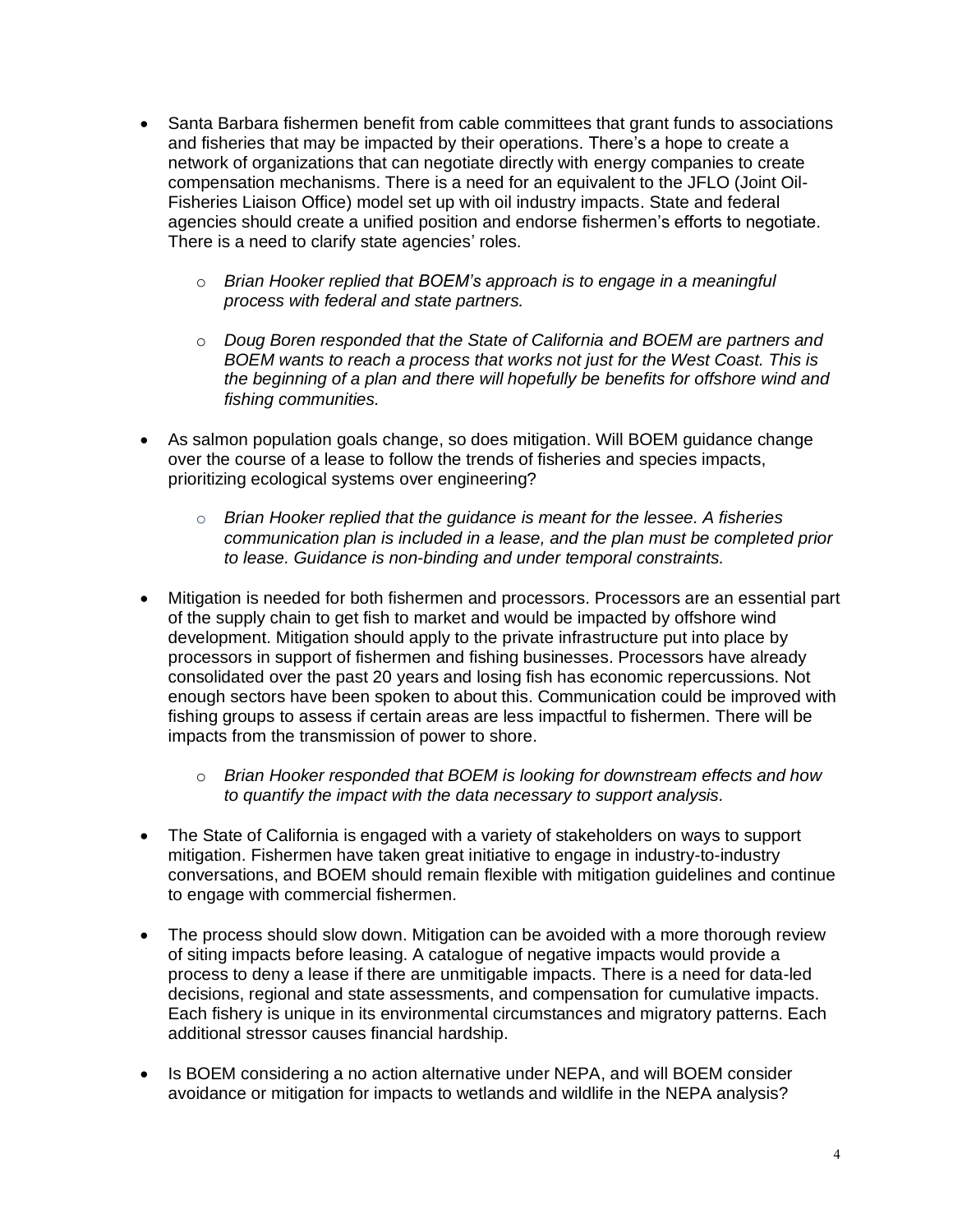- o *Donna Schroeder replied there will be a no-action alternative. NEPA is not prescriptive but informs decision-makers of the environmental consequences of each alternative considered in the NEPA document. For potential impacts there is a mitigation hierarchy in how they are addressed and are tailored to each project. Mitigation measures may be a part of project's conditions of approval. It's a life cycle approach with site characterization first and the Construction and Operations Plan (COP) second.*
- o *Necy Sumait responded that on the East Coast, there are COPs. BOEM is still gathering data and doing environmental assessments for lease issuance on the West Coast.*
- The timeline is rushed, and one meeting is not enough to garner meaningful fishing engagement. The industry is not homogenous and would like more discussion with BOEM. The NEPA process is complex and difficult to navigate, and BOEM guidance doesn't sufficiently protect the fishing industry from other industries.

#### Project Siting, Design, Navigation, and Access

- Every port will be affected differently by wind energy development. For example, Morro Bay development will affect fishermen on the ocean and the beach. Will contracts like the one signed between the Morro Bay Commercial Fishermen's Organization and the Port San Luis Commercial Fishermen's Organization and Castle Wind be used as models in the guidance?
	- o *Brian Hooker replied that he hasn't seen the contract, but elements of the contract that BOEM could include in national guidance should be submitted as public comment.*
	- o *Donna Schroeder noted that BOEM develops strategies and approaches for mitigation that include avoidance, minimizing impact, and financial compensation. Plans are tailored to the expected impact to fisheries, fishing organizations, and other stakeholders.*
- There needs to be direct mitigation for losses to fishermen. How does BOEM determine direct mitigation, the indirect infrastructure mitigation, and the potential upwelling effects that impact the productivity of fisheries? Does BOEM have a framework to determine the effects on fishermen?
	- o *Donna Schroeder replied that analyses consider what potential factors affect which groups. The process considers local and regional effects on fishing, and the socioeconomic impacts on fisheries. BOEM is studying specific impacts on fisheries and needs input from the fishing community.*
- BOEM doesn't seem to have a maximum threshold on cumulative impacts to fisheries. How will BOEM address thresholds? Some maps leave out significant fishing grounds. How will BOEM keep fishing viable in ports due to direct impacts? Tribal special management areas are losing more area and time and BOEM needs to save fisheries for future generations.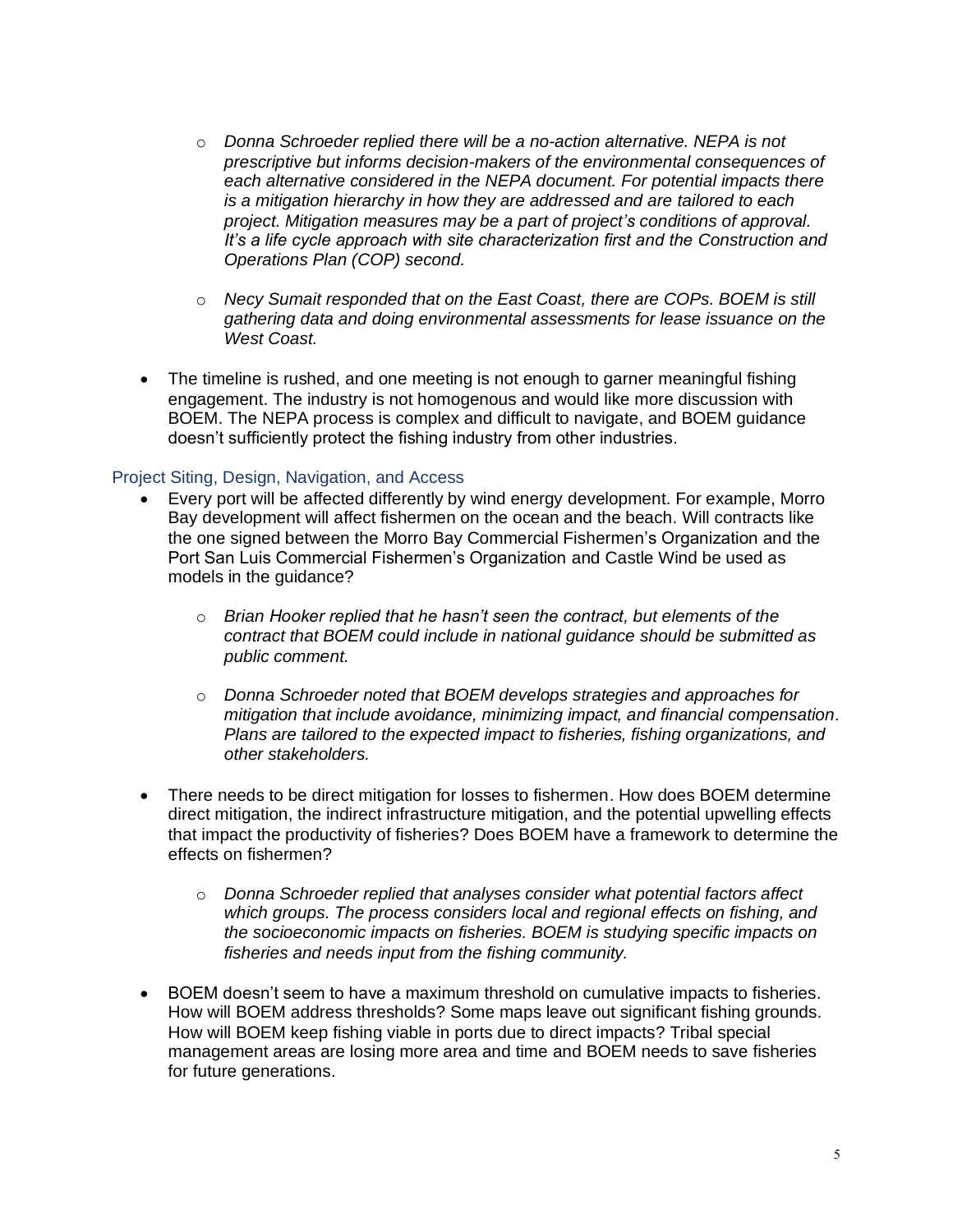- o *Donna Schroeder replied that an ongoing study is mapping all fishery closures along the West Coast to understand cumulative impacts. BOEM is working with NOAA, state agencies, and Tribal partners to consider the full extent of impacts of offshore wind farms. Cumulative impact questions will be further addressed when a COP is submitted to BOEM for review.*
- Multi-day drifting for groundfish in wind areas will become a safety hazard. A North-South corridor with a limit of one-mile spacing and a lane to ensure that boats can get to the ports if the weather is bad was proposed. Automatic Identification System (AIS) monitoring for service traffic can assess whether vessels stay within traffic lanes. If BOEM required the offshore wind industry to reach an MOU with fishermen, they could move forward with leasing. Other onshore impacts need to be treated secondarily to impacts to fishermen. If they can negotiate with wind companies, then a certain percentage of funding could be dispersed to fishermen and processors across the state. Environmental control sites both inside and outside of wind areas need to be monitored throughout the process.
- The issue of fisheries impacts is not new. Fisheries went through this 22 years ago with the cable industry. BOEM should use the Central Coast Liaison as an example of a successful blueprint of corporate and community organizations working together.
- The mitigation impacts of Morro Bay are completely different from Northern to Southern Oregon. Siting offshore wind projects in 1,300 meters could reduce impacts to trawl, fixed gear, and crabs. To get transmission cables to shore, deep barriers and burials could reduce effects on bottom fish and species migrating.
- Would BOEM reconsider creating national guidelines? West Coast conditions are different than East Coast conditions. The West Coast has floating turbines (vs. fixed turbines), the projects will need to be further offshore with longer transmission lines, and manufacturers are creating larger turbines and larger blades. National guidelines should include regional sections with guidelines for the East Coast, West Coast, and the Gulf of Mexico to account for differences, similarly to how BOEM is regionally structured.

#### Environmental Monitoring

It's difficult to comment on guidance when data around impacts on fish, birds, and marine life are insufficient. Stocks are based on long-running transects. There are different impacts to different fisheries, and a one size fits all approach will not work. Electromagnetic fields will impact migratory species like tuna and swordfish. BOEM should consider equity and cultural impacts. Best practices should consider evolving technologies and changing ocean conditions. The fishing community should be involved in the conversation early and often. National guidelines are preferred, but regional guidelines could be used where measures don't work (e.g., for fixed infrastructure on the East Coast and floating infrastructure on the West Coast). Project siting should build from existing models and anecdotal knowledge from fishermen and partners, such as the differences between Vessel Monitoring System (VMS) and AIS. Guidelines should include search and rescue for the U.S. Coast Guard. Financial compensation should be a last resort and include all potential users, such as bait shops, processors, and restaurants. Permit values should reflect the lack of opportunity and productivity.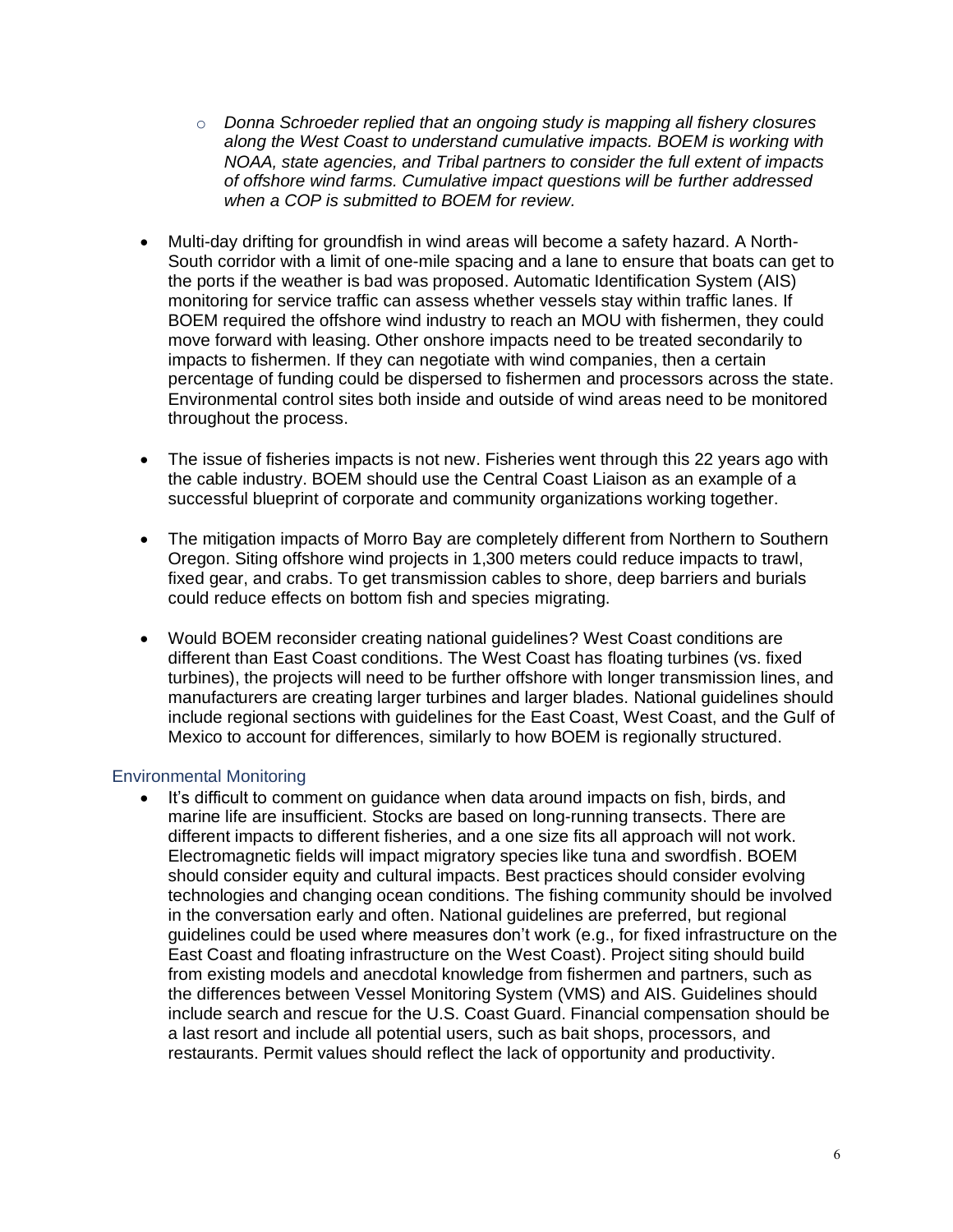- The Guides and Anglers Association supports clean energy in the Pacific Northwest. Sources of energy like hydropower have dramatic impacts on the health of salmon. Guidance should be designed based on offshore wind's potential to mitigate damages and reduce reliance on hydropower.
- There will always be unintended consequences and financial impacts to ancillary businesses and recreational fishing. BOEM should consider impacts from wind and swells due to platforms on the water. BOEM should consider how projects interact with the Chumash Heritage National Marine Sanctuary. AIS and radar should be placed on all platforms. BOEM should consider the impact of electrical wires on halibut (a species that is known to avoid currents), and how platforms might attract fish. Wind turbines could impact Dungeness crab and vertical lines for both recreational and commercial fisheries. There's concern about the lack of central funding from BOEM. Will there be a fund to pay for decommissioning, how does maintenance work, and how is traffic handled?
	- o *Brian Hooker replied that BOEM cannot answer these questions until a COP is submitted. A decommissioning application is required two years prior to the actual decommission.*
	- o *Donna Schroeder indicated that BOEM considers what kind of potential impact marine traffic may have on fishing communities and considers actions to mitigate potential impacts, for example, requiring vessel traffic corridors.*
- BOEM should consider adaptive mitigation because fisheries change season by season, with some dependent on groundfish surveys and specific transects. Development needs to avoid areas that are popular with trawlers. If certain species are under pressure, they go inshore. New traffic/channels from offshore wind will disperse traffic into other areas and impact existing fishing areas. Safety corridors in the call areas could protect people from disabled vessels. Electric currents can negatively impact halibut and whales. California has a prolific whale migration area, and interrupting their normal patterns is detrimental. BOEM should adopt a holistic approach to mitigate effects on the fishing community. For example, lobstermen rely on other fishermen for bait, even if they aren't physically near the wind energy area.

#### Financial Compensation

• BOEM should consider the loss of space for fishing from transit, cumulative impacts, and increased cost to get around the sites. Dungeness crab, the biggest fishery in Oregon by volume, may leave and migrate to another location. There are impacts at both the old and new locations. There needs to be a local lost gear fund. The federal process through lost gear fund by NOAA isn't effective. The decommissioning schedule doesn't go far enough. There needs to be bonding and money for breakaway, sinking, walkaway, and technology failure. Resilience should be regional, not just port-based. Permitting and permitting structures often prevent resilience. BOEM could use a third party to assess resilience for fishermen and the financial ecosystems they support.

The meeting adjourned at 12:25 p.m. PT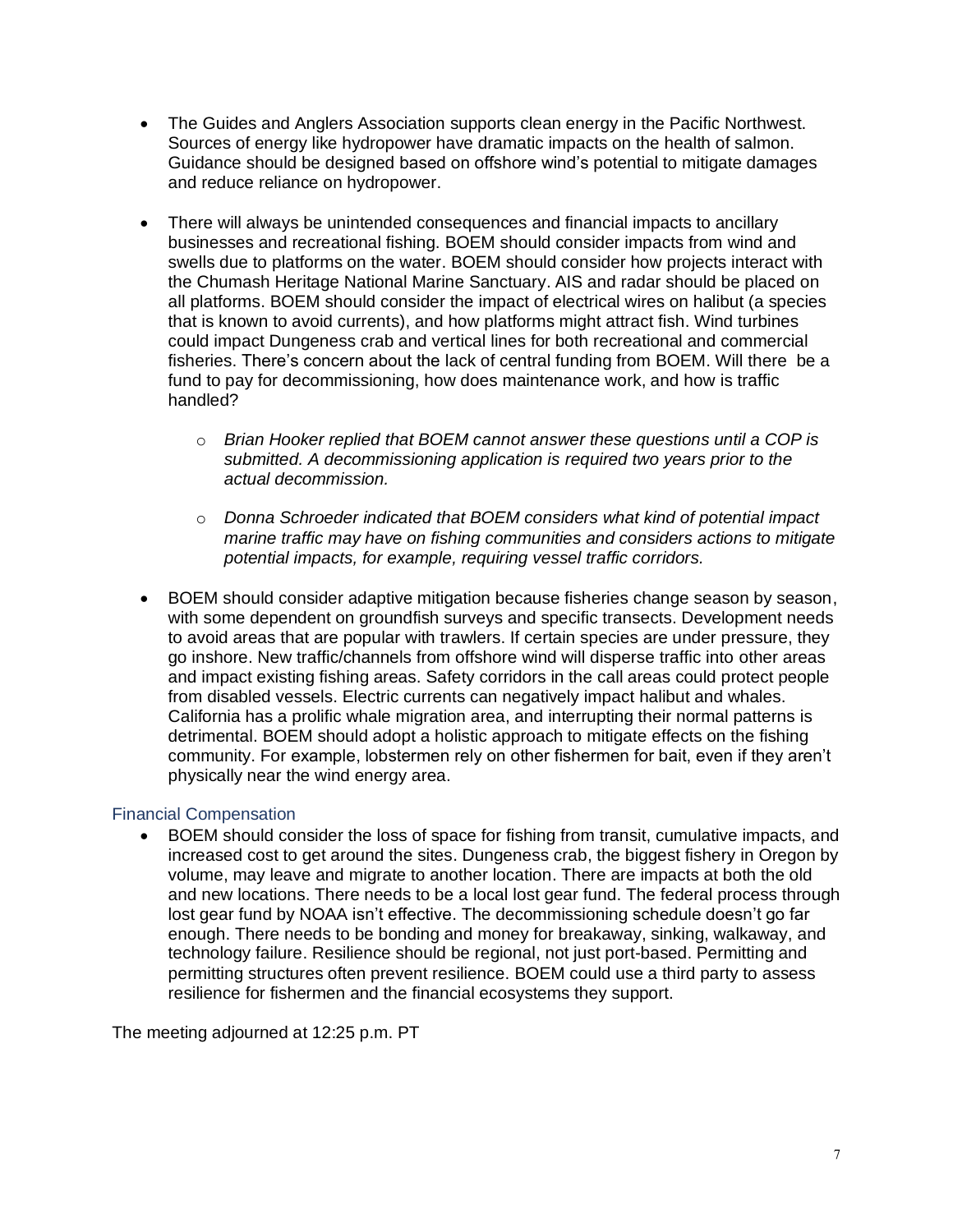## **APPENDIX A: PARTICIPANT LIST**

- 1. Lianne Allen-Jacobson
- 2. Alan Alward
- 3. Leif Anderson
- 4. Dan Ayres
- 5. Margaret Barber
- 6. Celia Barroso
- 7. Dale Beasley
- 8. James Bennett
- 9. Steve Black
- 10. Brian Blake
- 11. Bob Bochar
- 12. Lindsay Bonito
- 13. Doug Boren
- 14. Caren Braby
- 15. Miranda Brumbaugh
- 16. Morgan Brunbauer
- 17. Danny Bryant
- 18. Nicholas Buch
- 19. John Burns
- 20. Gregory Busch
- 21. Marina Chaji
- 22. Susan Chambers
- 23. Allen Chen
- 24. Elizabeth Clarke
- 25. Leanne Cohn
- 26. Tyrone Conner
- 27. Mike Conroy
- 28. Flaxen Conway
- 29. Mark Cooper
- 30. Michael Cornman
- 31. Sarah Courbis
- 32. Amanda Cousart
- 33. Ariella Dahlin
- 34. Michele Daigle
- 35. Mark Danielson
- 36. Taylor Debevec
- 37. David Demer
- 38. Casey Dennehy
- 39. Yvonne deReynier
- 40. Michele Desautels
- 41. Jaime Diamond
- 42. Vince Doyle
- 43. Brian Dresser
- 44. Russell Dunn
- 45. Michael Dunning
- 46. Lorena Edenfield
- 47. Nick Edwards
- 48. James Falino
- 49. Whitney Fiore
- 50. Sarah Fisken
- 51. Peter Flournoy
- 52. Jen Ford
- 53. Zach Forster
- 54. David Fox
- 55. Nelson Garcez
- 56. William George
- 57. Chris German
- 58. Julielyn Gibbons
- 59. Ted Gibson
- 60. Kerensa Gimre
- 61. Jonathan Gonzalez
- 62. Andrew Gould
- 63. Mike Graybill
- 64. Kerry Griffin
- 65. Amy Grondin
- 66. Sara Guiltinan
- 67. Owen Hackleman
- 68. Tom Hafer
- 69. Heather Hall
- 70. Abigail Harley
- 71. James Haussener
- 72. Anne Hawkins
- 73. Liz Hellmers
- 74. Roger Hewitt
- 75. Brian Hooker
- 76. Kate Huckelbridge
- 77. J. L. Ise
- 78. Kaety Jacobson
- 79. William Jasper
- 80. Steve Joner
- 81. Jennifer Jones
- 82. Joel Kawahara
- 83. Robert Kehoe
- 84. Delia Kelly
- 85. Haley Kennard
- 86. Justine Kimball
- 87. Kristen Koch
- 88. Wayne Kotow
- 89. Sara Krupa
- 90. Paul Kujala
- 91. Dave Lacey
- 92. Jeff Lackey
- 93. Jim Lanard
- 94. Elizabeth Lange
- 95. Andy Lanier
- 96. Brian LeFebvre